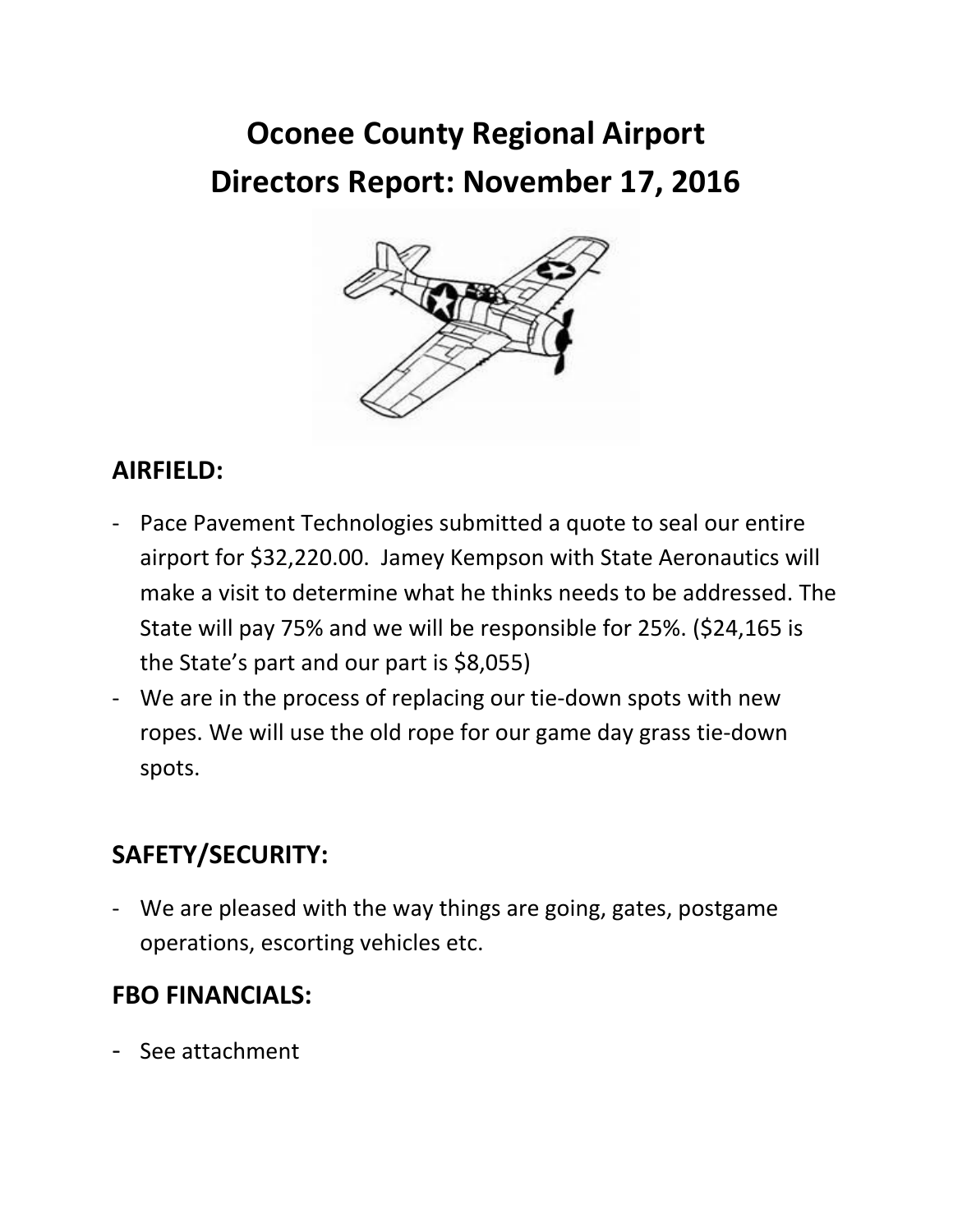#### **CAPITAL PROJECTS:**

- **-** → Ms. Brooks' relocation is almost complete (the last property enabling Mt. Nebo Church Rd. to relocate), should have the final closeout materials from the relocation specialist within a week or so and that one will be complete;
- **-** The final version of the Rules and Regulations final document will be in Mr. Root's hands for ratification by County Council after this meeting;
- **-**  $\rightarrow$  The Terminal Area Plan Project is about to kick-off, starting with a work session at WKD Offices in Columbia in December. This is the project that received the FAA AIP grant this year;
- $\rightarrow$  Mr. Root has the FAA agreement documents for an ASOS upgrade by the FAA, possibly in the new location across the airfield. Mr. Root has the details;
- **-** The updated Draft CIP is attached. This includes the FY18-FY22 projects with FY17 as a reference. It builds upon the previous CIP that has been evolving over time. Just let me know if you have any changes to the order of projects – we will submit in the package of CIP and Pre-application for FY18 to the FAA in December.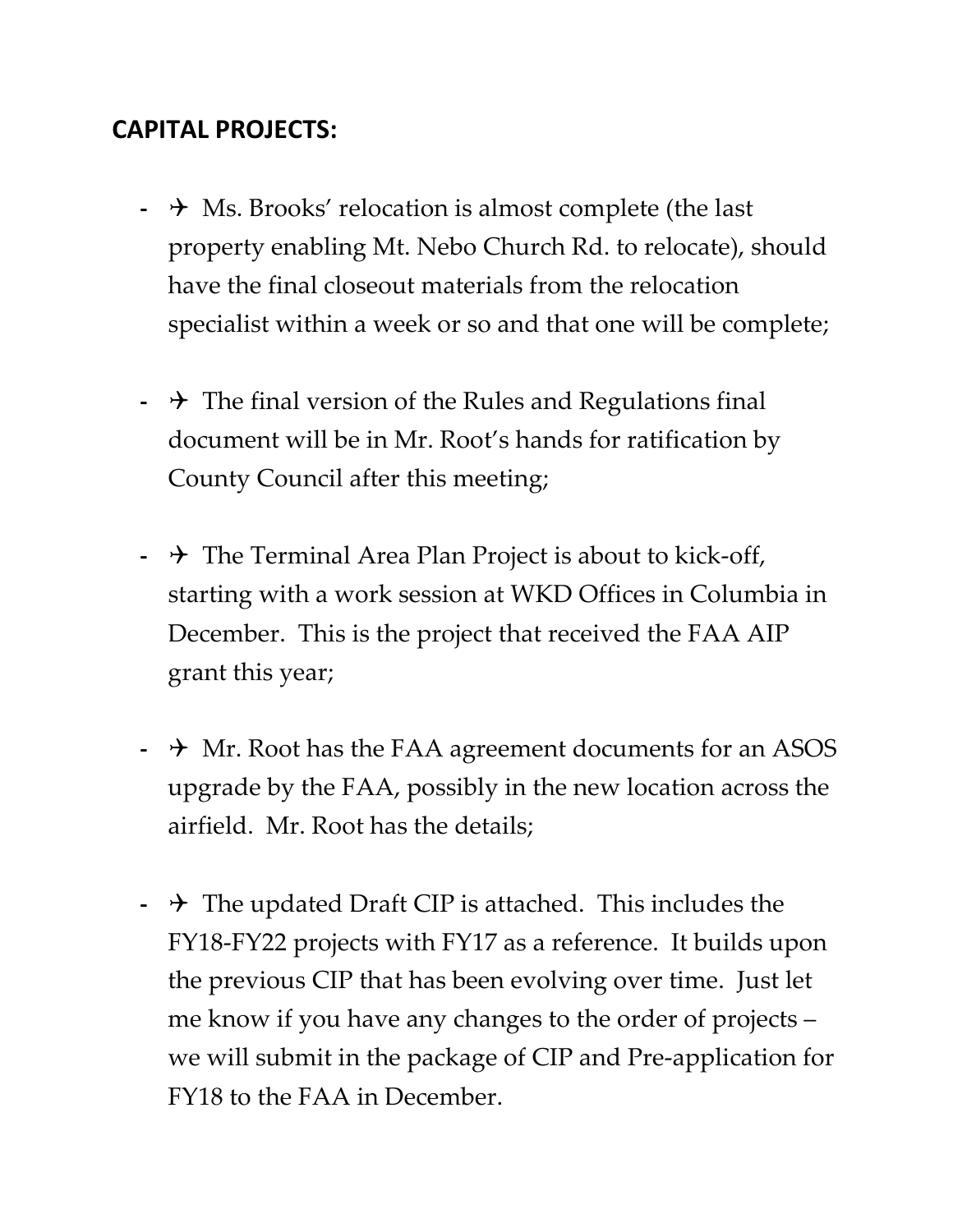#### **TERMINAL/FACILITIES:**

- **-** The signs (NO PARKING LOADING AND UNLOADING ONLY) for the parking lot we discussed last meeting have been made and have been permanently installed.
- **-** The maintenance hangar lights have been an issue for many years. I have asked Mr. Moulder's office to help me with replacing them and going to LED lighting. We will get three quotes and move forward on this.

#### **PERSONNEL:**

**-** I will be putting in the budget for next year to make the part-time position a full-time Airport Attendant position.

#### **OTHER:**

**-** I would like to say thank you to Eddie Perry for having the radio station on site and cooking hamburgers during the Pittsburg game. I also want to thank Randy Renz for speaking to WFBS 107.9 on behalf of the airport for us, Great Job!!!!!!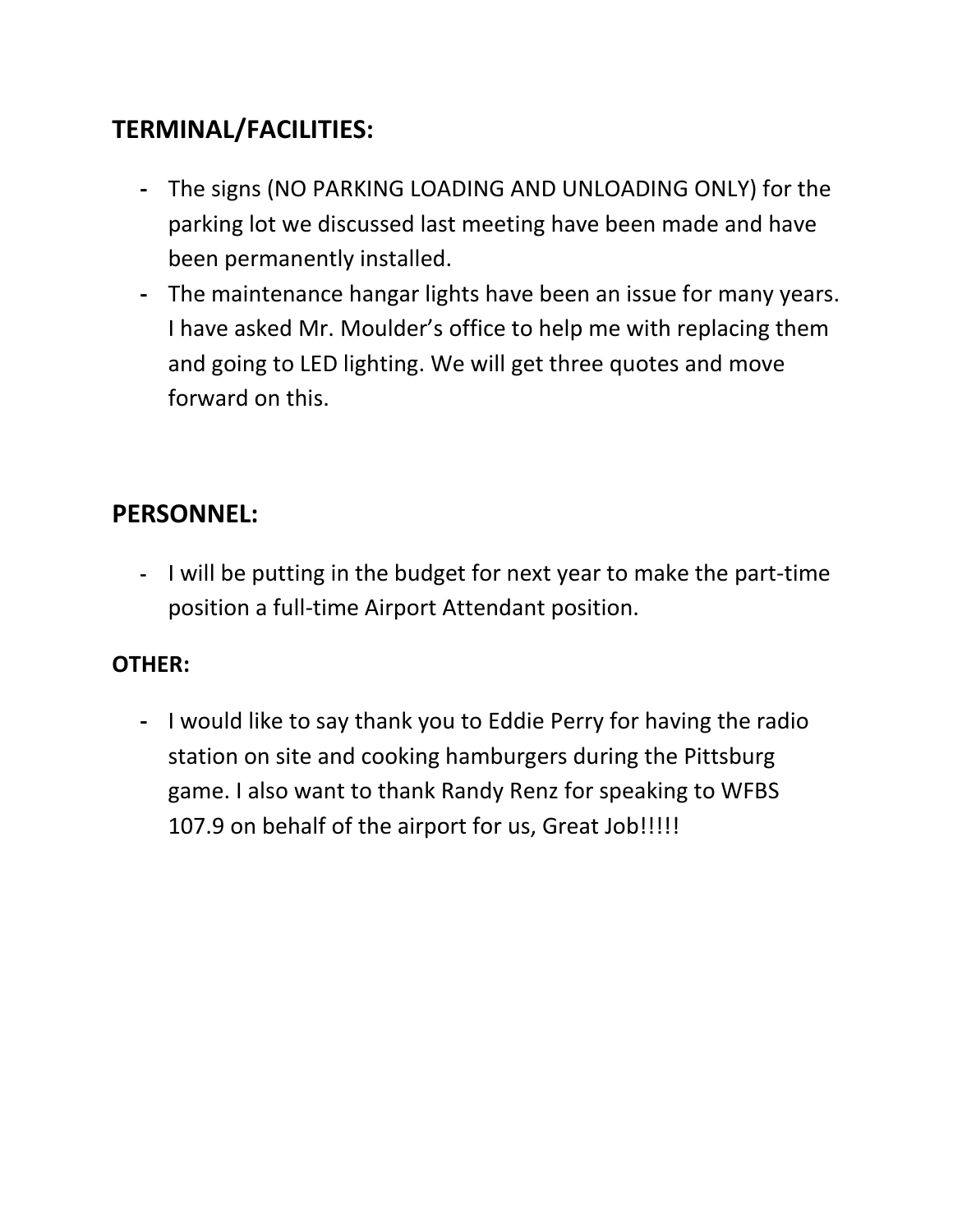## RETAIL SALES **OCT 2015 & 2016**

|                  | Oct-15 |           |  |  |  |
|------------------|--------|-----------|--|--|--|
| Misc.            | \$     | 135.00    |  |  |  |
| Tiedowns         | \$     | 200.00    |  |  |  |
| <b>Hangars</b>   | \$     | 7,375.00  |  |  |  |
| Jet-A            | \$     | 97,894.79 |  |  |  |
| Avgas            | \$     | 24,692.34 |  |  |  |
| Callouts         | \$     | 480.00    |  |  |  |
| LT Parking       | \$     | 100.00    |  |  |  |
| Ramp/GPU         | \$     | 900.00    |  |  |  |
| <b>Event Fee</b> | \$     |           |  |  |  |

| Oct-15         |    |           |            |    |           |
|----------------|----|-----------|------------|----|-----------|
| Misc.          | \$ | 135.00    | Misc.      | \$ | 60.00     |
| Tiedowns       | \$ | 200.00    | Tiedowns   | \$ | 232.00    |
| <b>Hangars</b> | \$ | 7,375.00  | Hangars    | \$ | 9,775.00  |
| Jet-A          | \$ | 97,894.79 | Jet-A      | \$ | 91,590.90 |
| Avgas          | \$ | 24,692.34 | Avgas      | \$ | 24,853.73 |
| Callouts       | \$ | 480.00    | Callouts   | \$ | 1,200.00  |
| LT Parking     | \$ | 100.00    | LT Parking | \$ |           |
| Ramp/GPU       | \$ | 900.00    | Ramp/GPU   | \$ | 2,100.00  |
| Event Fee      | \$ |           | Event Fee  | \$ | 3,975.00  |
|                |    |           |            |    |           |
|                |    |           |            |    |           |

TOTAL \$ \$ 131,777.13 TOTAL \$ \$ 133,786.63